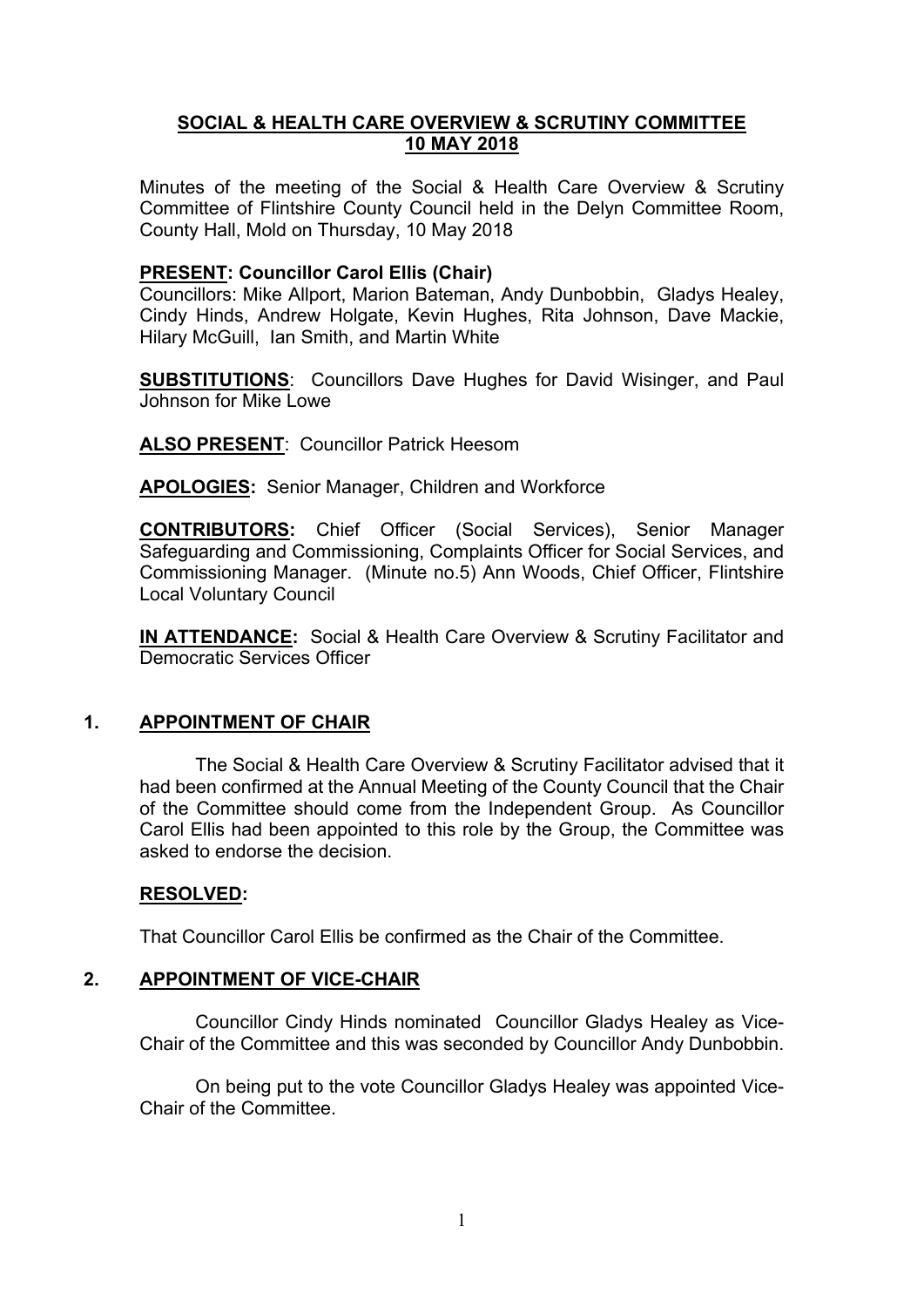# **RESOLVED:**

That Councillor Gladys Healey be appointed Vice-Chair of the Committee.

# **3. DECLARATIONS OF INTEREST**

There were no declarations of interest.

### **4. MINUTES**

The minutes of the meeting held on 29 March 2018 were received.

### **Accuracy**

Page 7, item 54: Councillor Marion Bateman said that her visit to Croes Atti had been positive and asked that this be recorded in the minutes.

# **RESOLVED:**

That, subject to the above amendment, the minutes be approved as a correct record and signed by the Chair.

# **5. SOCIAL CARE THIRD SECTOR SERVICES**

The Chief Officer (Social Services) introduced a report on the annual review of the social care activity undertaken by the Third Sector in Flintshire. He advised that the report detailed some recent work carried out in reviewing services commissioned through the Third Sector and provided an overview of the range and breadth of services supported by the Council. The report also detailed the approach taken to co-produce new and innovative services including the disability service which was to be procured in the next couple of months and the learning disability day and work opportunities services.

The Chief Officer referred to the main considerations as detailed in the report and advised that Flintshire had a thriving voluntary/third sector which provided support and services to Flintshire residents. The implementation of the Social Services and Well-being Act (Wales) 2014 had seen further development of services to ensure duties within the Act were met.

The Chief Officer advised that Flintshire Local Voluntary Council (FLVC) was the umbrella and support organisation for over 1200 voluntary and community groups based in Flintshire and was involved in a range of local and regional partnerships. He introduced Ann Woods, Chief Officer, FLVC, and invited her to give an overview of the support the FLVC provided to the Council on projects and developments.

Mrs. Woods advised that the FLVC continued to work in partnership with Statutory and Third Sector colleagues to promote, support, and develop multiagency approaches to Public Service delivery. She distributed a paper which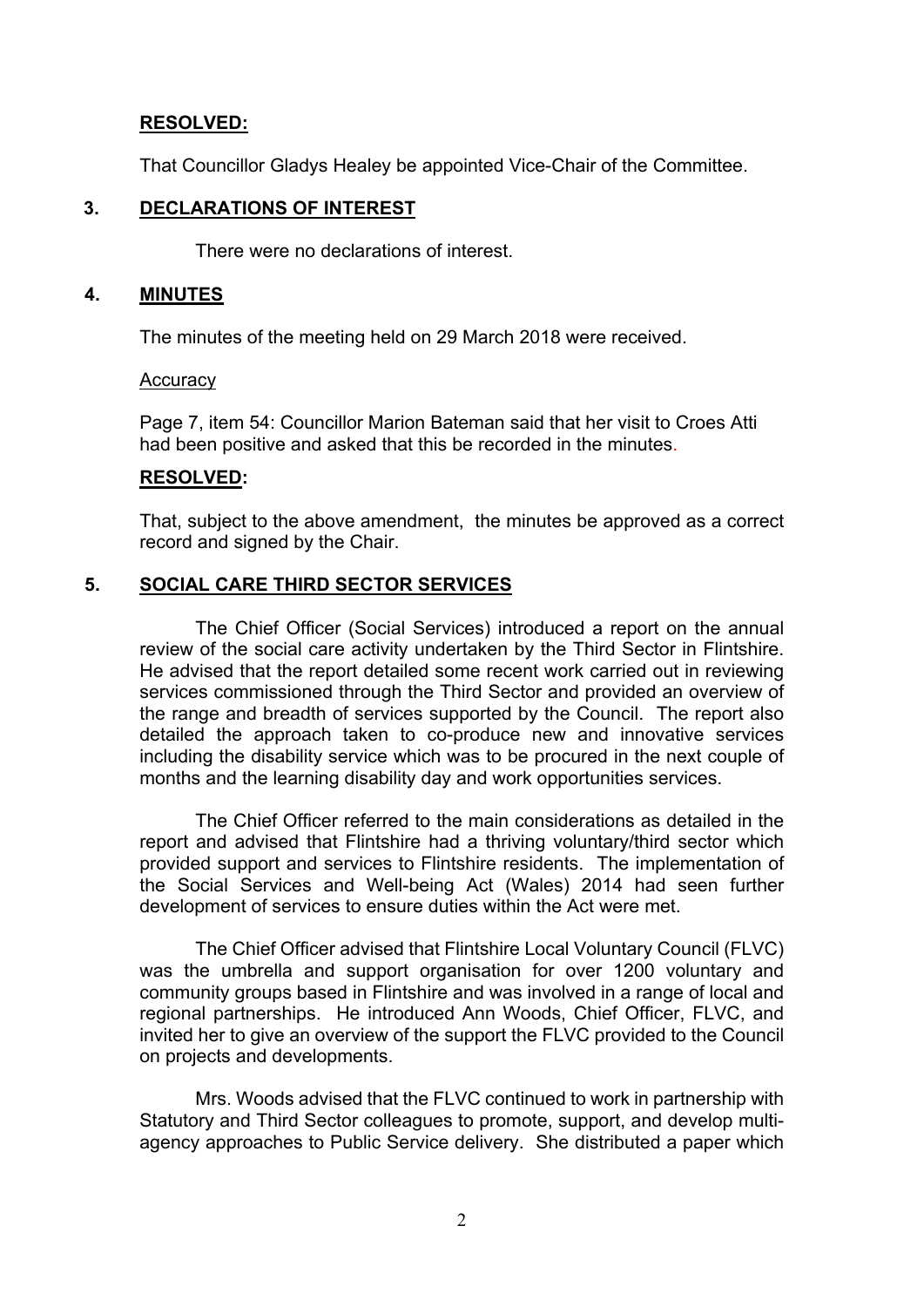provided some examples of the collaborative Health and Social care initiatives that the Council and FLVC were working on.

In response to a query from Councillor Cindy Hinds, Mrs. Woods advised that the role of the Health and Social Care Facilitator was to link with the local community and link individuals with services.

Councillor Hilary McGuill asked if electronic signposting to services could be provided via an APP linked to the Flintshire website. The Chief Officer (Social Services) agreed this was something that could be considered. The Chief Officer (FLVC) advised that the Family Information Service and the DEWIS website were both useful signposting initiatives.

Councillor Kevin Hughes referred paragraph 1.10 of the report concerning the Council's intention to establish a process of coproduction for service development and asked if moving to a tendering process would result in a loss of services. The Commissioning Manager explained that there would be no loss of services, however, there may be a change in how disability services were provided.

Councillor Hughes also commented on funding for carer services and asked if there was any assurance that the funding provided by Betsi Cadwaladr University Health Board (BCUHB) would continue. The Chief Officer (Social Services) advised that although he could not give any long term assurance regarding funding, there was no further reductions proposed to funding from the Authority. The Senior Manager Safeguarding and Commissioning confirmed that funding from BCUHB would continue for a further 18 months.

Councillor Kevin Hughes referred to paragraph 1.12 of the report concerning the regional advocacy contract and asked what would happen following the 1 year extension. The Commissioning Manager advised that when the review had been completed a decision would be taken which would probably be on a regional footprint.

The Chair commented on the Social Services Well-being Act and the responsibilities placed on the Council to provide additional services but said there were no extra resources from Welsh Government to address the challenges.

The Commissioning Manager advised that the new requirements to undertake an annual review of all carers created greater demands and that the Carer's Strategy Group was working to ensure that the budget available was used in the best possible way to meet the requirements of the Act.

The Chief Officer (Social Services) advised that the North East Wales Carer's Information Service (NEWCIS) had secured significant funding.

# **RESOLVED**:

(a) That the social care activities that are being delivered within the third sector in Flintshire be noted; and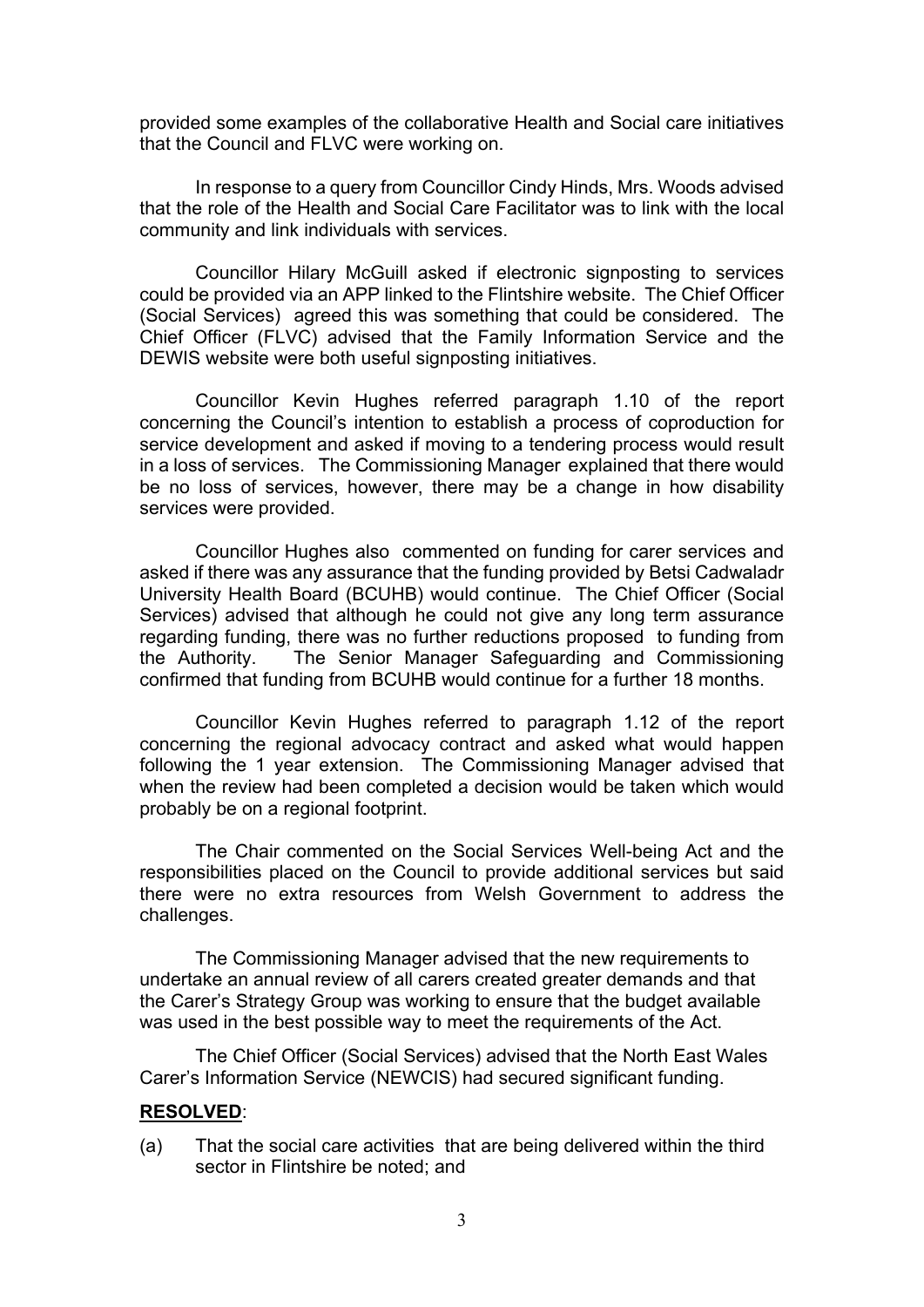(b) That the Third Sector's valuable contribution in providing support and services to the Social Care Sector be recognised.

# **6. ANNUAL REPORT ON THE SOCIAL SERVIES COMPLAINTS AND COMPLIMENTS PROCEDURE 2017-18**

The Chief Officer (Social Services) introduced a report on the Annual Report on the Social Services Complaints and Compliments Procedure. He provided background information and advised that the percentage of complaints from adults on the services received had dropped since the previous year although the number of referrals had increased. The Chief Officer explained that all complaints were scrutinised and used to improve both services as part of a 'lessons learned' process. He invited the Complaints Officer for Social Services to present the report.

The Complaints Officer for Social Services referred to the main considerations, as detailed in the report, concerning complaints received by Social Services for Adults and Social Services for Children. He advised that a summary of the complaints across both service areas was appended to the report.

The Complaints Officer also advised that Adult Social Services received 204 compliments during the year which was an increase on the previous year, and Children's Social Services recorded 82 compliments during the year from families and the Courts. A summary of the compliments received was appended to the report. The Complaints Officer advised that responding to complaints in a timely manner would be raised again with managers at the May meeting in response to the drop in response times by Social Services for Adults.

Councillor Hilary McGuill commented that many of the complaints were due to a need for "better" communication with individuals and asked how the Service would seek to improve this. The Chief Officer said the Service was not complacent and commented that partner agencies were also involved in service provision. He acknowledged the need to strive for improvement in communications with individuals.

Councillor Kevin Hughes commented that some of the complaints received seemed to be multiple complaints from the same person. The Complaints Officer confirmed that this was not the case.

Councillor Marion Bateman queried the time limit for dealing with complaints. The Complaints Officer explained that most would be addressed within 10 days although some complaints took longer to resolve.

In response to a query from Councillor Ian Smith it was agreed that a list of all acronyms used in reports to the Committee would be provided to **Members**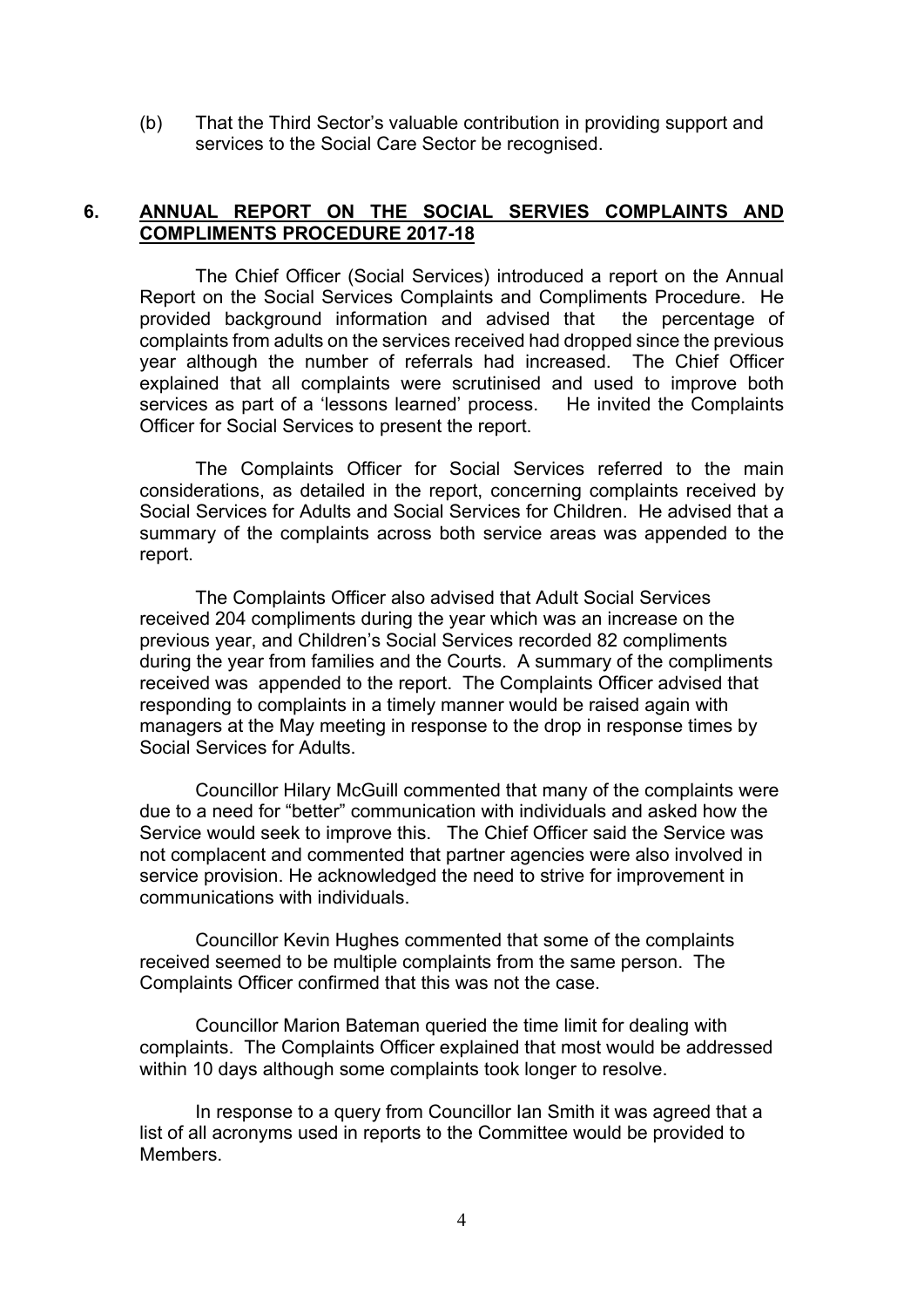In response to a question from Councillor Hilary McGuill, the Senior Manager Safeguarding and Commissioning confirmed that there were no complaints received by Social Services for Children which had related to a Serious Case Review. She commented on the learning from regional safeguarding reviews and cross border child practice reviews.

### **RESOLVED:**

That the effectiveness of the complaints procedure with lessons being learnt to improve service provision be noted.

# **7. ROTA VISITS**

Councillor Kevin Hughes reported on his visit to AROSFA. He said his visit had been positive and that he had been impressed by the high standard of care provided by staff.

### **RESOLVED:**

That the information be noted.

### **8. FORWARD WORK PROGRAMME**

In presenting the Forward Work Programme, the Facilitator referred to the items for the next meeting of the Committee to be held on 14 June, and drew attention to the visit by representatives of Betsi Cadwaladr University Health Board and the Welsh Ambulance Service NHS Trust. She asked Members to send her any specific questions they wished to raise with the representative by Friday, 18 May.

Following a suggestion by the Chair it was agreed that representatives of the L'Arche Community be invited to attend a future meeting of the Committee to raise awareness of its work.

It was also agreed that representatives of the Community Health Council be invited to attend the meeting of the Committee to be held on 31 January 2019.

### **RESOLVED:**

- (a) That the Forward Work Programme be updated accordingly;
- (b) That the Facilitator, in consultation with the Chair of the Committee, be authorised to vary the Forward Work Programme between meetings, as the need arises;
- (c) That that representatives of the L'Arche Flintshire be invited to attend a future meeting of the Committee to raise awareness of its work; and